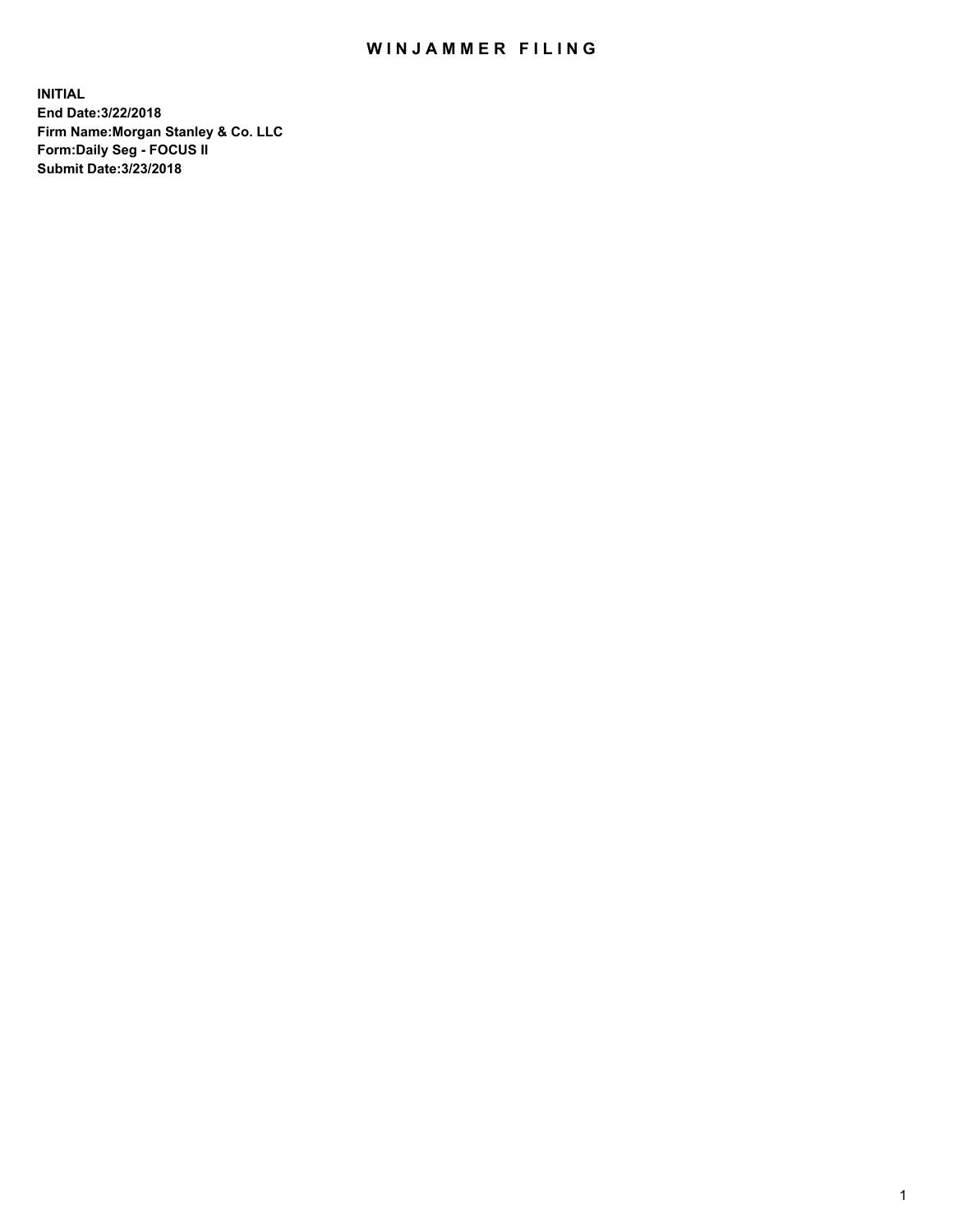## **INITIAL End Date:3/22/2018 Firm Name:Morgan Stanley & Co. LLC Form:Daily Seg - FOCUS II Submit Date:3/23/2018 Daily Segregation - Cover Page**

| Name of Company<br><b>Contact Name</b><br><b>Contact Phone Number</b><br><b>Contact Email Address</b>                                                                                                                                                                                                                          | Morgan Stanley & Co. LLC<br>Ikram Shah<br>212-276-0963<br>lkram.shah@morganstanley.com |
|--------------------------------------------------------------------------------------------------------------------------------------------------------------------------------------------------------------------------------------------------------------------------------------------------------------------------------|----------------------------------------------------------------------------------------|
| FCM's Customer Segregated Funds Residual Interest Target (choose one):<br>a. Minimum dollar amount: ; or<br>b. Minimum percentage of customer segregated funds required:%; or<br>c. Dollar amount range between: and; or<br>d. Percentage range of customer segregated funds required between:% and%.                          | 331,000,000<br><u>0</u><br>0 <sub>0</sub><br>00                                        |
| FCM's Customer Secured Amount Funds Residual Interest Target (choose one):<br>a. Minimum dollar amount: ; or<br>b. Minimum percentage of customer secured funds required: %; or<br>c. Dollar amount range between: and; or<br>d. Percentage range of customer secured funds required between:% and%.                           | 140,000,000<br>0 <sub>0</sub><br>0 <sub>0</sub>                                        |
| FCM's Cleared Swaps Customer Collateral Residual Interest Target (choose one):<br>a. Minimum dollar amount: ; or<br>b. Minimum percentage of cleared swaps customer collateral required:% ; or<br>c. Dollar amount range between: and; or<br>d. Percentage range of cleared swaps customer collateral required between:% and%. | 92,000,000<br>0 <sub>0</sub><br><u>00</u>                                              |

Attach supporting documents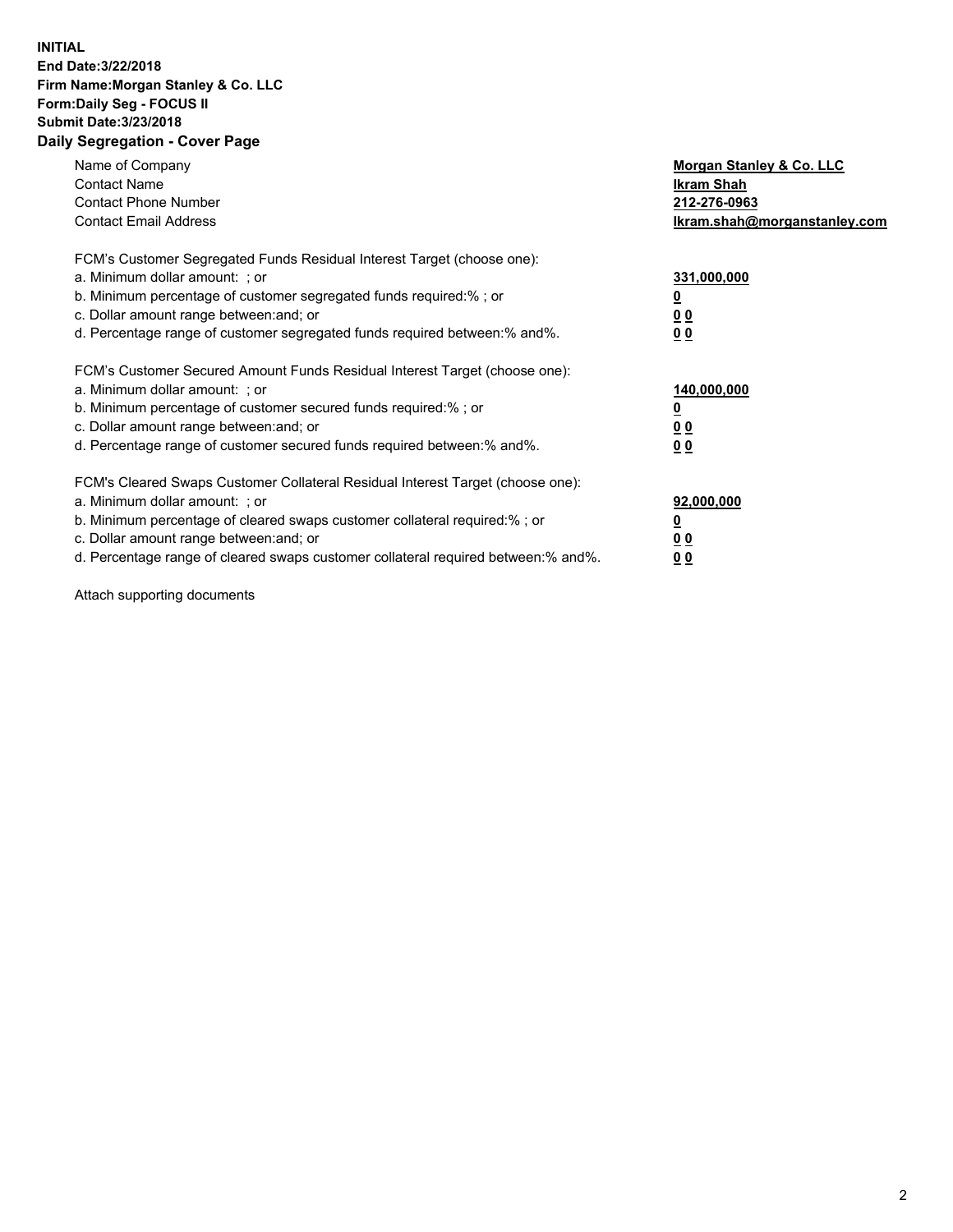## **INITIAL End Date:3/22/2018 Firm Name:Morgan Stanley & Co. LLC Form:Daily Seg - FOCUS II Submit Date:3/23/2018 Daily Segregation - Secured Amounts**

Foreign Futures and Foreign Options Secured Amounts Amount required to be set aside pursuant to law, rule or regulation of a foreign government or a rule of a self-regulatory organization authorized thereunder 1. Net ledger balance - Foreign Futures and Foreign Option Trading - All Customers

- A. Cash **3,447,578,730** [7315]
	- B. Securities (at market) **1,997,645,860** [7317]
- 2. Net unrealized profit (loss) in open futures contracts traded on a foreign board of trade **-133,251,648** [7325]
- 3. Exchange traded options
	- a. Market value of open option contracts purchased on a foreign board of trade **26,976,396** [7335]
	- b. Market value of open contracts granted (sold) on a foreign board of trade **-21,448,942** [7337]
- 4. Net equity (deficit) (add lines 1. 2. and 3.) **5,317,500,396** [7345]
- 5. Account liquidating to a deficit and account with a debit balances gross amount **207,653,722** [7351] Less: amount offset by customer owned securities **-206,303,876** [7352] **1,349,846**
- 6. Amount required to be set aside as the secured amount Net Liquidating Equity Method (add lines 4 and 5)
- 7. Greater of amount required to be set aside pursuant to foreign jurisdiction (above) or line 6.

## FUNDS DEPOSITED IN SEPARATE REGULATION 30.7 ACCOUNTS

- 1. Cash in banks
	- A. Banks located in the United States **217,776,956** [7500]
	- B. Other banks qualified under Regulation 30.7 **695,120,624** [7520] **912,897,580**
- 2. Securities
	- A. In safekeeping with banks located in the United States **297,170,202** [7540]
	- B. In safekeeping with other banks qualified under Regulation 30.7 **0** [7560] **297,170,202** [7570]
- 3. Equities with registered futures commission merchants
	-
	-
	- C. Unrealized gain (loss) on open futures contracts **101,405** [7600]
	- D. Value of long option contracts **0** [7610]
- E. Value of short option contracts **0** [7615] **5,806,717** [7620]
- 4. Amounts held by clearing organizations of foreign boards of trade
	-
	-
	- C. Amount due to (from) clearing organization daily variation **0** [7660]
	- D. Value of long option contracts **0** [7670]
	- E. Value of short option contracts **0** [7675] **0** [7680]
- 5. Amounts held by members of foreign boards of trade
	-
	-
	- C. Unrealized gain (loss) on open futures contracts **-133,353,054** [7720]
	- D. Value of long option contracts **26,976,396** [7730]
	- E. Value of short option contracts **-21,448,942** [7735] **4,296,498,040**
- 6. Amounts with other depositories designated by a foreign board of trade **0** [7760]
- 7. Segregated funds on hand **0** [7765]
- 8. Total funds in separate section 30.7 accounts **5,512,372,539** [7770]
- 9. Excess (deficiency) Set Aside for Secured Amount (subtract line 7 Secured Statement Page 1 from Line 8)
- 10. Management Target Amount for Excess funds in separate section 30.7 accounts **140,000,000** [7780]
- 11. Excess (deficiency) funds in separate 30.7 accounts over (under) Management Target **53,522,297** [7785]

| 0 [7305] |  |
|----------|--|
|----------|--|

[7354] **5,318,850,242** [7355]

**5,318,850,242** [7360]

[7530]

 A. Cash **5,705,312** [7580] B. Securities **0** [7590]

 A. Cash **0** [7640] B. Securities **0** [7650]

 A. Cash **2,723,847,982** [7700] B. Securities **1,700,475,658** [7710] [7740] **193,522,297** [7380]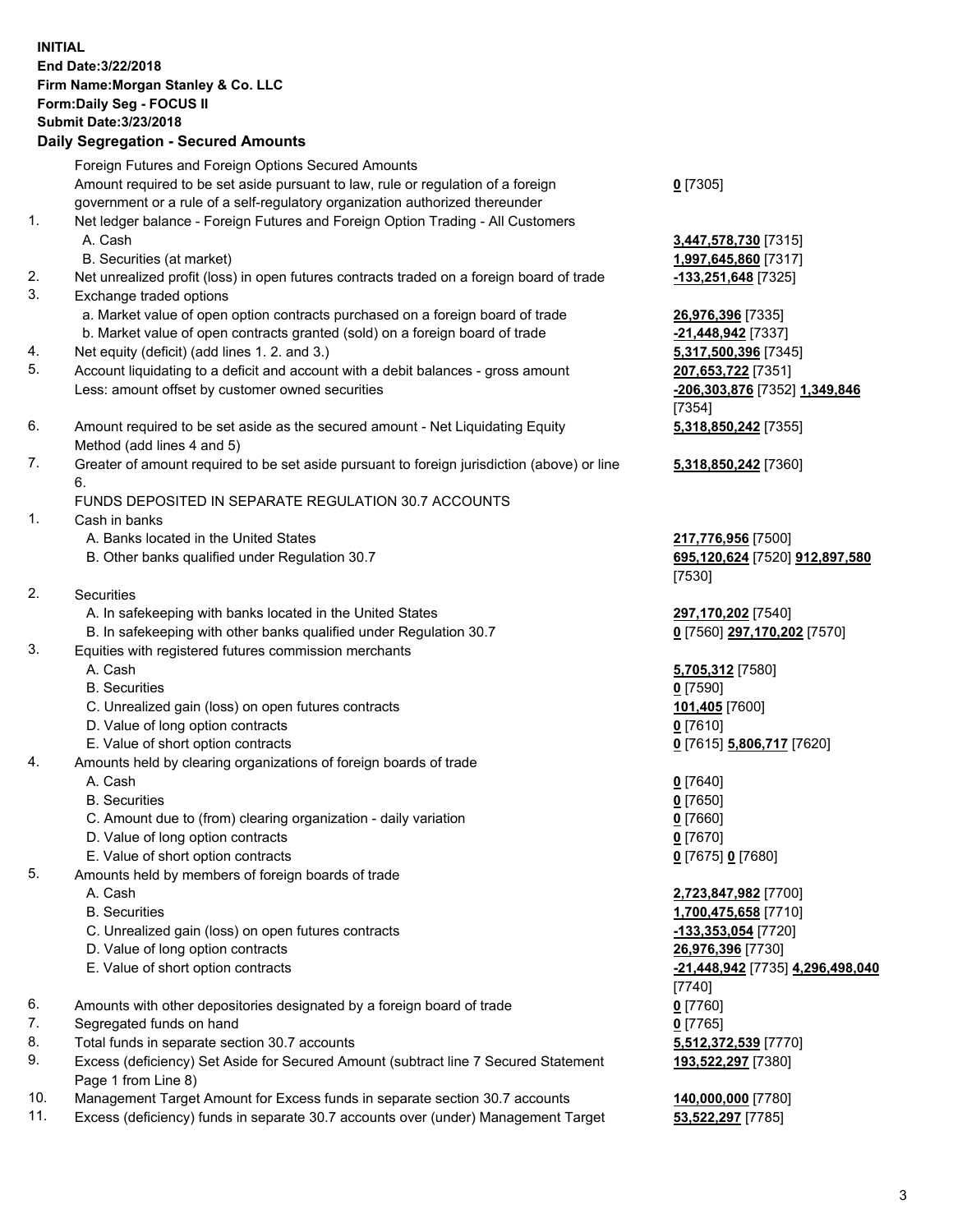**INITIAL End Date:3/22/2018 Firm Name:Morgan Stanley & Co. LLC Form:Daily Seg - FOCUS II Submit Date:3/23/2018 Daily Segregation - Segregation Statement** SEGREGATION REQUIREMENTS(Section 4d(2) of the CEAct) 1. Net ledger balance A. Cash **9,552,275,467** [7010] B. Securities (at market) **5,192,457,313** [7020] 2. Net unrealized profit (loss) in open futures contracts traded on a contract market **-39,016,261** [7030] 3. Exchange traded options A. Add market value of open option contracts purchased on a contract market **403,988,429** [7032] B. Deduct market value of open option contracts granted (sold) on a contract market **-662,202,534** [7033] 4. Net equity (deficit) (add lines 1, 2 and 3) **14,447,502,414** [7040] 5. Accounts liquidating to a deficit and accounts with debit balances - gross amount **916,974,532** [7045] Less: amount offset by customer securities **-873,648,870** [7047] **43,325,662** [7050] 6. Amount required to be segregated (add lines 4 and 5) **14,490,828,076** [7060] FUNDS IN SEGREGATED ACCOUNTS 7. Deposited in segregated funds bank accounts A. Cash **3,882,159,314** [7070] B. Securities representing investments of customers' funds (at market) **0** [7080] C. Securities held for particular customers or option customers in lieu of cash (at market) **1,033,480,082** [7090] 8. Margins on deposit with derivatives clearing organizations of contract markets A. Cash **6,278,924,496** [7100] B. Securities representing investments of customers' funds (at market) **0** [7110] C. Securities held for particular customers or option customers in lieu of cash (at market) **4,158,977,231** [7120] 9. Net settlement from (to) derivatives clearing organizations of contract markets **-209,170,076** [7130] 10. Exchange traded options A. Value of open long option contracts **403,988,429** [7132] B. Value of open short option contracts **-662,202,534** [7133] 11. Net equities with other FCMs A. Net liquidating equity **2,141,510** [7140] B. Securities representing investments of customers' funds (at market) **0** [7160] C. Securities held for particular customers or option customers in lieu of cash (at market) **0** [7170] 12. Segregated funds on hand **0** [7150] 13. Total amount in segregation (add lines 7 through 12) **14,888,298,452** [7180] 14. Excess (deficiency) funds in segregation (subtract line 6 from line 13) **397,470,376** [7190]

- 15. Management Target Amount for Excess funds in segregation **331,000,000** [7194]
- 16. Excess (deficiency) funds in segregation over (under) Management Target Amount Excess

**66,470,376** [7198]